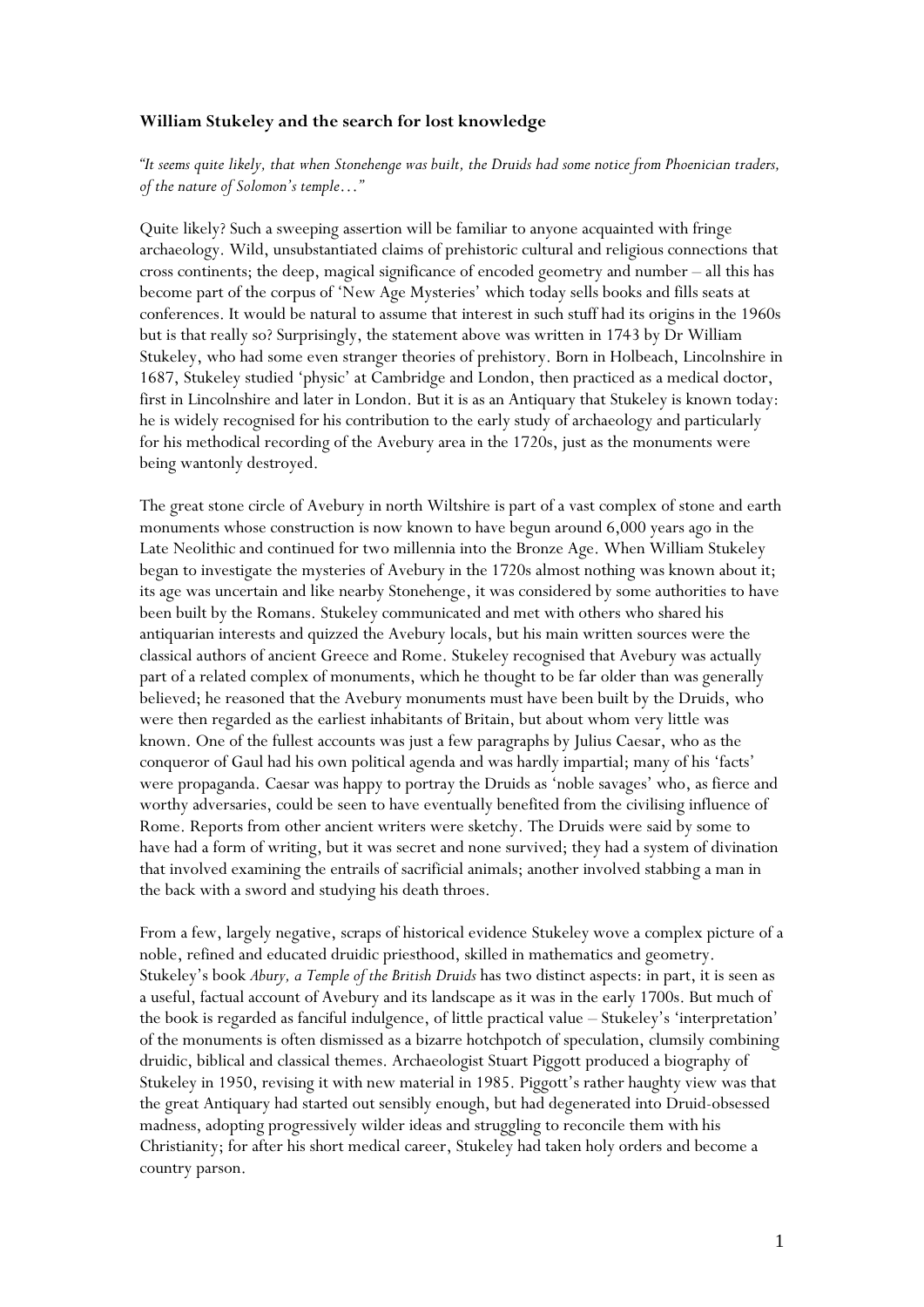Stukeley's interest in the Druids was probably fired initially by the writings of John Aubrey, who had 'discovered' Avebury on a hunting trip in 1649. Charles II and Aubrey's friends at court were fascinated by his reports of antiquities and urged Aubrey to publish something on the subject; he began by describing Stonehenge and Avebury in the manuscript *Templa Druidum*. Aubrey intended this to be part of a larger work, the *Monumenta Britannica*, which he continued to work on until his death in 1697. The manuscript, now in the Bodleian collection, shows that Aubrey spent many years speculating on the Druids and 'their' works. Although *Monumenta Britannica* was then unpublished, it is clear that Stukeley had seen notes made on it by Thomas Gale, and it was with Gale's two sons that Stukeley made his first visit to Avebury and Stonehenge in 1719. It is highly likely that it was Aubrey's account which prompted Stukeley's first trip to Wiltshire.

Although Stukeley published several books, he left a huge amount of unpublished material maps, notes and sketches - most of it now held in the Bodleian Library in Oxford. Only a tiny fraction of this archive has ever been reproduced in print. Piggott's views on Stukeley went unchallenged until 1991 when Peter Ucko and others reviewed all the Antiquarian sources on Avebury anew *(Avebury Reconsidered.)* More material had since become available and Stukeley's alleged decline into madness was shown to have been a misinterpretation by Piggott, who to his credit, eventually ceded that he had been mistaken. It is true that Stukeley had constantly revised his ideas and opinions, but this is surely a sign of intelligence, not of madness. Piggott's initial view was that Stukeley began as a valuable and neutral observer, whose usefulness to modern archaeology lessened as he "became obsessed by the Druids, and created round them a crazy mythology". (*William Stukeley: an Eighteenth Century Antiquary,* Stuart Piggott, 1985, jacket liner) But it is now quite clear that Stukeley's fascination with Druidism and the esoteric did not just develop later in life, but was well established even before his first visit to Avebury.

Stukeley was not working in a vacuum, but was in regular contact with some of the greatest minds of his day: Isaac Newton was a personal friend and it was in Stukeley's biography of Newton that the now famous story of the connection between a falling apple and the discovery of gravity was first made. Stukeley claimed he had been told of this on a visit to Newton's London home: "…the weather being warm, we went into the garden, & drank thea [*sic*] under the shade of some appletrees". (*William Stukeley: Science, Religion and Archaeology in Eighteenth-Century England,* David Boyd Haycock, 2001) Stukeley also knew Christopher Wren; he pondered the magnetic alignment of Stonehenge with astronomer Edmund Halley. Many of Stukeley's learned associates shared his views on Natural Philosophy, as well as his interest in the Druids - views which in their time were not seen as weird or eccentric, but modern and sophisticated. Most significantly, Stukeley was an avid reader of Athanasius Kircher, and considered him a mentor. Many of Stukeley's more 'eccentric' ideas originated from Kircher.

Athanasius Kircher (1602 – 80) was an extraordinary figure - a Jesuit polymath living almost a century before Stukeley and therefore a contemporary of John Aubrey. This was a critical time, which saw the separation of science, art and religion as the Renaissance came to an end. Kircher's range of interests and abilities was vast: he has been described as 'the last man who wanted to know everything' and 'master of a thousand arts'. Founder of one the world's first museums, Kircher designed magnetic toys and magic lanterns to amuse cardinals and kings; he invented a system of logic and was one of the first to write about germs; he was the father of geology and the compiler of an exhaustive encyclopaedia of music which even included birdsong transcribed onto a musical stave. In his time, Kircher was regarded as the world's greatest linguist, as the first translator of Egyptian hieroglyphics. (*Athanasius Kircher: A Renaissance Man and the Quest for Lost Knowledge,* Joscelyn Godwin, 1979*)*. Kircher did all this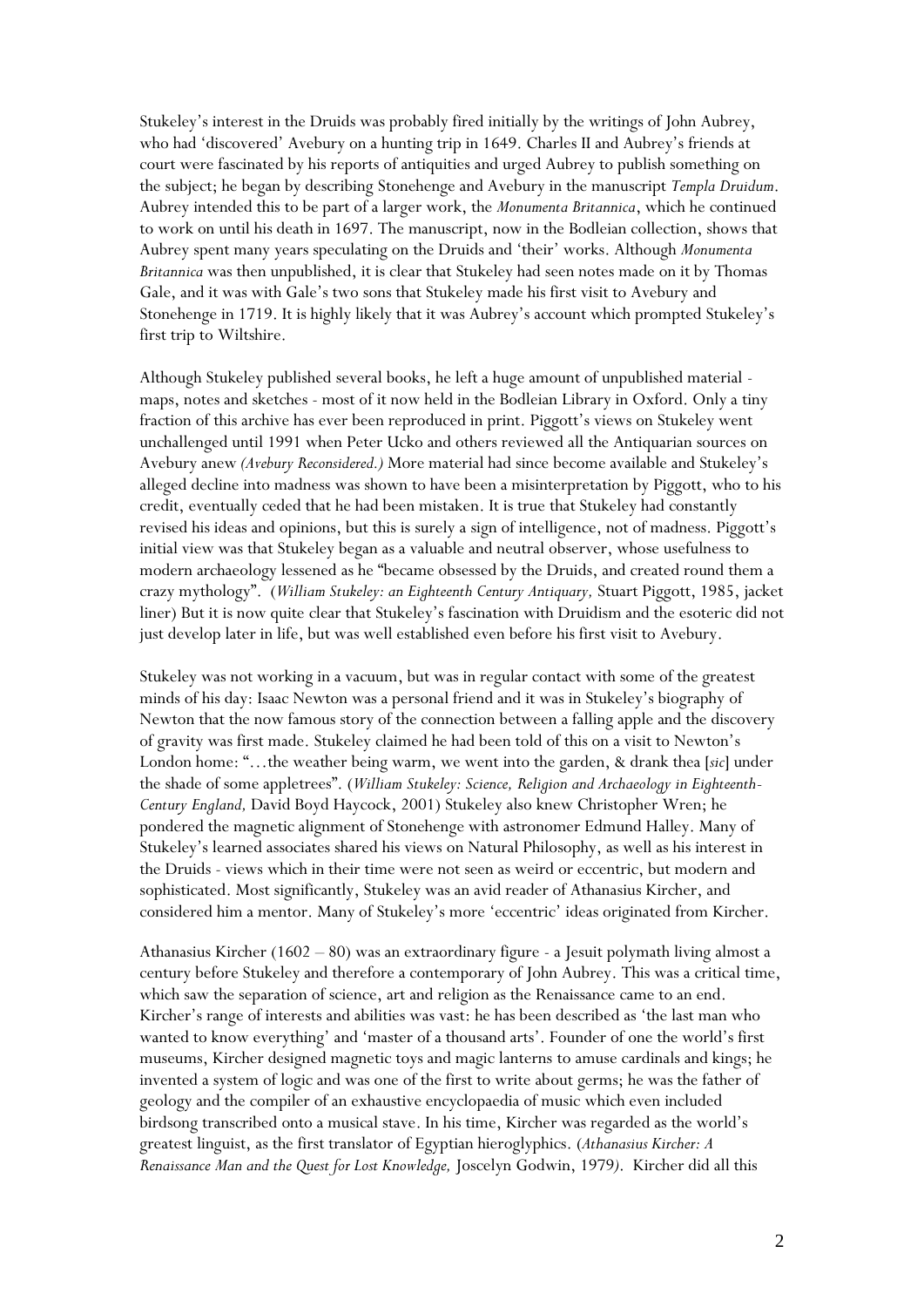and more, approaching his every subject with an enthusiastic zeal that inspired the same attitude in William Stukeley.

As a self-styled Renaissance Man, Stukeley wrote in emulation of Kircher and with equal passion for his many diverse interests. In 1720 Stukeley was able, with other medical men, to dissect an elephant, which after many years as a popular London exhibit had died of an illness that Stukeley suggests may have been "heightened by the great quantity of ale the spectators continually gave it". Stukeley made detailed drawings of the dissection, which were published with his *Essay towards the Anatomy of the Elephant* and another treatise on the spleen. Stukeley was an excellent draughtsman; probably through Kircher, he came to realise the importance of illustrating his books, as Kircher's works are unusually well-populated with engravings and woodcuts, many of them fantastical. Kircher had a habit of compensating for a lack of evidence with intuitive reasoning: his imagination could extrapolate a mass of detail from the barest of facts, something Stukeley also learned to do with great confidence. In Kircher's *Noah's Ark* of 1637, he authoritatively gives the precise date of the Flood as 2396 BC, based on his own biblical calculations. The animals stored in the Ark (which include a Mermaid and a Gryphon) are listed and illustrated. One absurdly detailed diagram shows how all the various species of animals, birds and insects were housed in the three storeys of the Ark, with some areas reserved for human cabins and the storage of food and supplies. There is a strange logic to it all: extra animals such as chickens have to be accommodated for the Ark's carnivores to eat.

Kircher taught Hebrew and studied the Cabbala; he also admired the works of *Hermes Trismegistus*, the 'thrice-great Hermes' who was then believed to have invented astrology and been a contemporary of Moses. The Hermetic texts are now known to date from around the 2nd century AD, and are thought to be the work of several different writers in Roman Egypt. Popular with mediaeval alchemists, some of the texts actually describe magic spells and potions; Kircher though, denounced alchemy and magic, despite including a good deal of magic in his books. Kircher believed in Atlantis; he had a great interest in comparative religion and thought that all classical deities were simply aspects of the sun and moon. To Kircher, all world religions had grown out of a *prisca theologia* - one ancient tradition, common to all mankind, that had originated from a source in ancient Egypt. Christianity was its ultimate and purest form, but Kircher recognised that 'inspired truth' existed in almost all previous religions, as well as the religions of cultures not yet reached by Christianity. *(Joscelyn Godwin)*

Stukeley must have found this both inspirational and reassuring – the Druidism of the ancient Britons could be regarded as a proto-Christianity. It was particularly significant to him that the Druids (he believed) revered the number three, as this showed that they knew and respected the principle of a Holy Trinity. Stukeley's notebooks reveal that he had a great interest in the esoteric, particularly in the 'lost knowledge' of the Pythagoreans, which had been preserved by Plato and secretly passed down the 'golden chain' over centuries by the Neo-Platonists and others. This body of knowledge included sacred number, geometry and proportion, all of which are referred to in Stukeley's field-notes and drawings of Avebury. Stukeley's arcane interests clearly developed quite early in his life – he visited Stonehenge and Avebury for the first time in 1719 and the following year wrote a treatise on the Music of the Spheres. Stukeley expected that this celestial harmony would have been encoded into the Avebury monuments by the learned Druids, and his field notes of 1722 show how he was measuring the stones and the spaces between them, looking for significant 'musical' ratios. The ratio of 4:3 was particularly important to Stukeley, as it was "the mysterious & sacred proportion of a  $4<sup>th</sup>$  in music which Pythagoras held in utmost veneration & made it part of his oath at the initiation of his disciples". (*Ucko et al p. 81)* Curiously, this same ratio is expressed literally as a musical interval in the West Kennet long barrow, one of the oldest monuments of the Avebury Complex. Inside the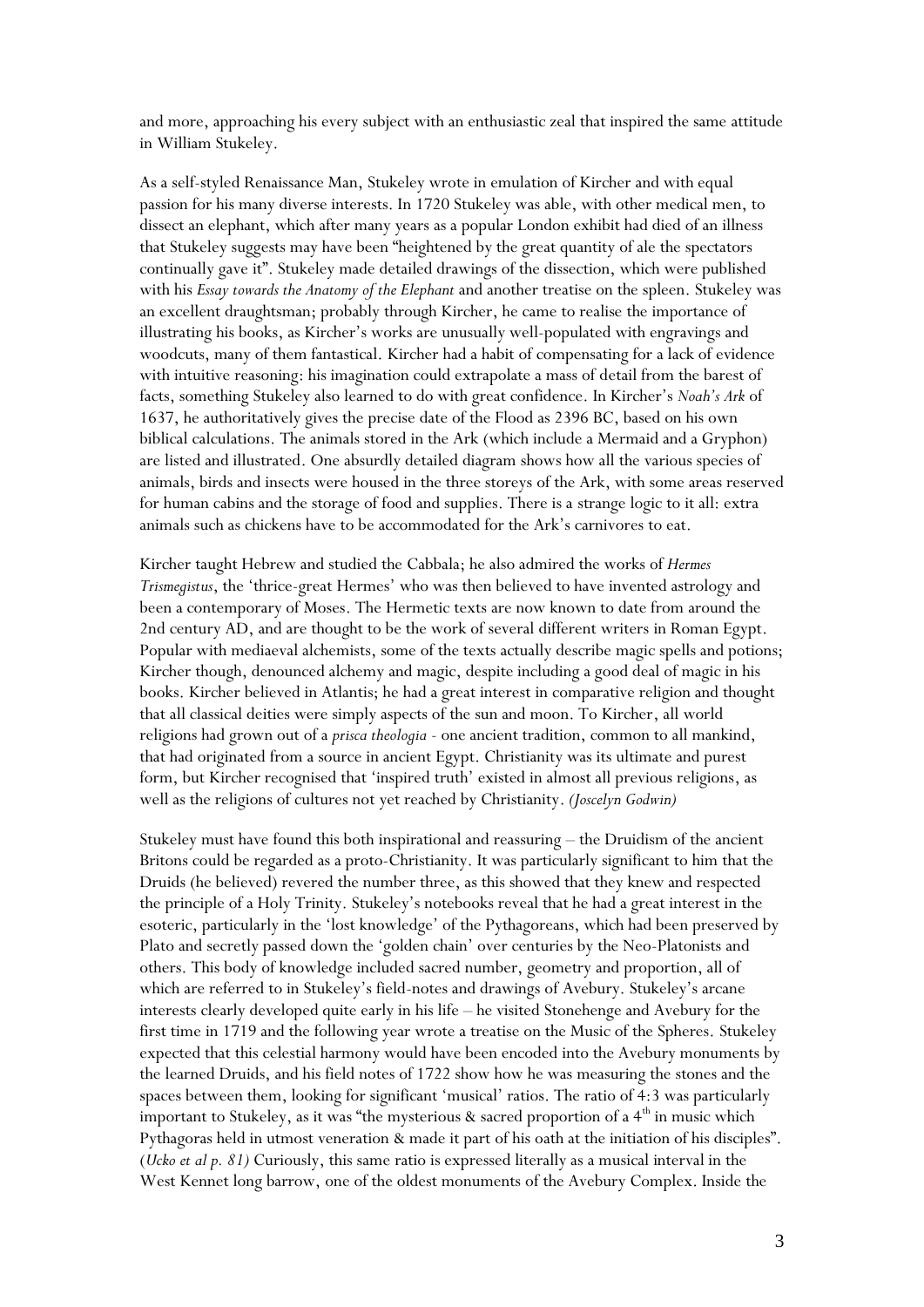tomb are five stone chambers which function as Helmholtz resonators. Two chambers resonate clearly at the note E which is the lowest open string of the guitar; another chamber resonates at the note A which is a fourth higher in pitch. The tomb was constructed around 3,640 BC – some three millennia before the Pythagoreans.

In the light of what Stukeley believed he knew of the Druids, certain aspects of Avebury's design seemed particularly significant - such as the stones of Avebury's West Kennet Avenue, which he found were generally spaced at 70 ft intervals, and sometimes at 100 ft. Seven was the sum of four (the first even number and 'the idea of all created things') and three (the first odd number, central to the Druids' Trinitarian principles) – the combination of which "signifys the Universe". There were seven visible planets, seven days in the week and Stukeley really wanted the Avebury Complex to have seven component parts. The number ten was also significant: Stukeley's noted that ten was thought by "the Egyptians & from them the Pythagoreans" to be "symbolical of the complement of all things", crediting his mentor Kircher as the source of this knowledge. Stukeley saw the number ten encoded everywhere in Avebury – the Great Circle had 100 stones and was 1,000 ft in diameter; rather oddly, he once alleged the Avenue to be 1,000 ft long, a fraction of its actual length. Elsewhere he claimed that entire monument originally comprised 800 stones and so symbolised the musical octave. *(Ucko et al p. 80)* Although there was great significance in these multiples of the English Foot (a view shared by present-day metrologists) further numerological data could be extracted by using Stukeley's invented, or as he saw it 'discovered' measure of the *Celtic Cubit* - which has obvious parallels with the 20<sup>th</sup> century *Megalithic Yard* of Alexander Thom.

Stukeley did not stop at measures: he examined the geometry of the stone settings, looking particularly for angles of 90 and 120 degrees and believing that the Avenue's stones were arranged in parallelograms that could be subdivided into six squares. He considered the orientation of the monuments and of individual stones, presuming and finding regularity in their proportions; he took compass bearings and explored alignments to other monuments and to the sun. One of his drawings shows Avebury in plan with the positions of winter and summer solstice sunrise marked: here, as at Stonehenge, he saw that the solar alignments and the layout of the monuments corresponded to what he believed were the ten points of the 'Celtic Compass'. Stukeley also recorded the orientation of long barrows, which confirmed his belief that the Druids used a standard compass variation of six degrees, citing Kircher's description of a similarly-aligned obelisk in Alexandria. *(Ucko et al p. 81)* The Cove, a three-stone setting at the centre of Avebury's northern inner circle, was deemed by Stukeley to be lunar, hence the northern and southern inner circles became temples of the Moon and Sun respectively. They are still referred to as such by Neo-Pagans. Many of Stukeley's observations were directly in accord with modern landscape archaeology - he explored lines of sight and noted the correlation between the man-made structures and natural features of the surrounding landscape and the importance of springs and rivers, believing that Avebury may have been sited where it is specifically because of its natural supply of water, the temple being "placd near a spring head to indicate that water is the sustenance of all life". *(Ucko et al p. 83)* Stukeley had visited other stone circles including Stanton Drew, which he considered to be an Avebury prototype - noting that it too, was sited near the spring of a river, on a knoll in a large valley, with a three-stone cove and a ring of 30 stones.

In Stukeley's Avebury notes there are frequent references to Pythagoras, "the Arch-druid, as I venture to call him", asserting that "his doctrine is so like our druids that if he learnt it not from there its plain theirs & the Egyptian was the same". In *Celtic Temples*, one of Stukeley's early manuscripts, he compared Avebury with the *Bembine Table*, or *Mensa Isiaca*, a large tablet of bronze and silver adorned with hieroglyphics and figures from Egyptian mythology, now in the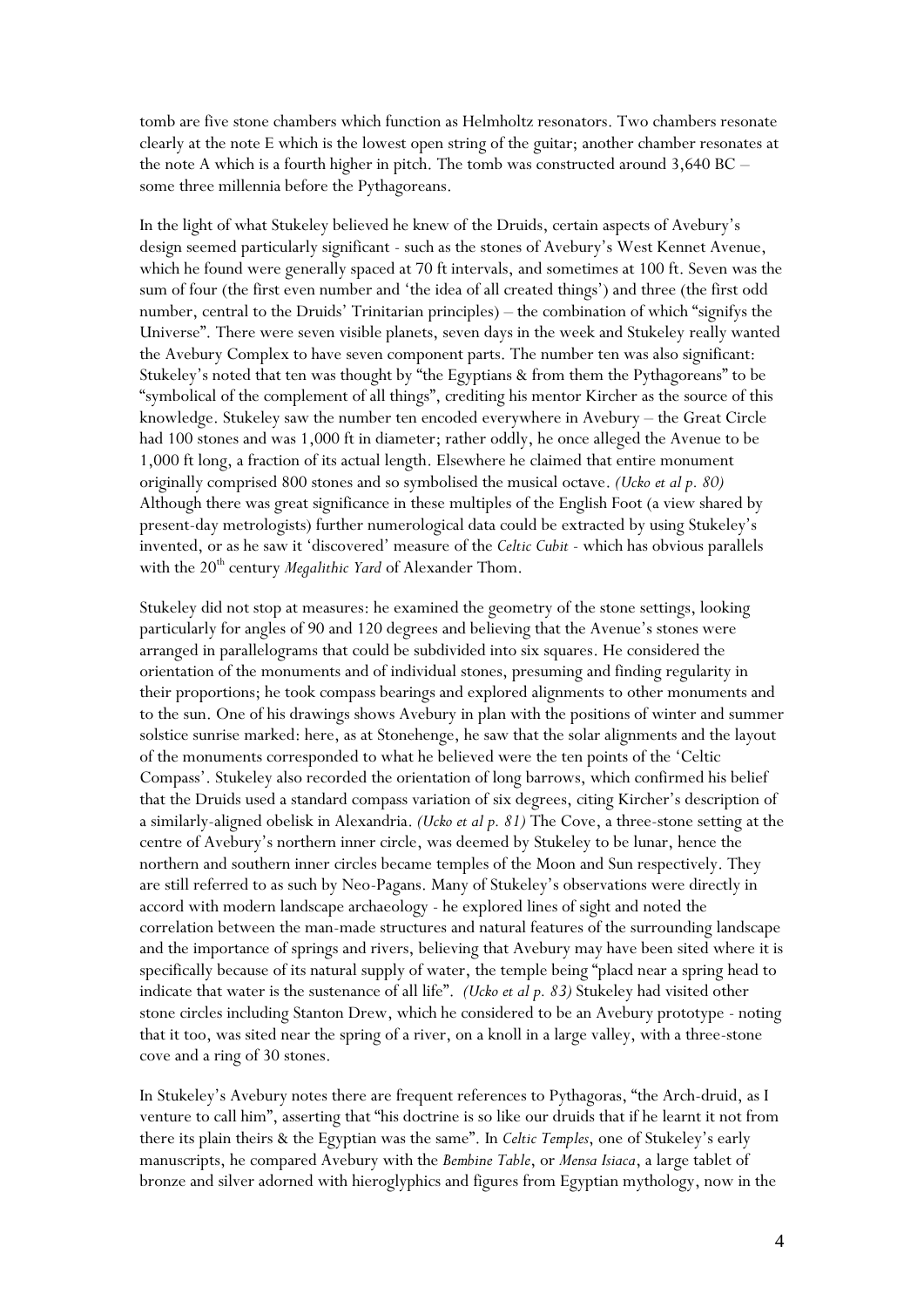Turin Museum. Stukeley had read of the Bembine Table in *Oedipus Aegyptiacus*, Athanasius Kircher's greatest work; Kircher believed that the Table, which came to light in 1527, was the richest source of Egyptian wisdom and his famed translation of hieroglyphics was largely based on those of the Table. Stukeley compared the stones of Avebury with the figures of the Bembine Table in great detail. The Druids, he believed, chose not to carve literal figures into stone as the Egyptians had done, but had immortalised the same beliefs and essential truths in the Avebury monuments by selecting and arranging sarsen stones left in their natural state; their wisdom was encoded in numerology and geometry. Stukeley's interpretation was essentially in the tradition of Pythagoras, who taught that all of creation is number. Underlying all of Stukeley's research was his conviction that Avebury was a mystery that could be solved - a notion that persists to this day.

Stukeley's frequent references to the Bible now seem oddly out of place, but in his time they were entirely relevant. Biblical authority was rarely questioned before the 1700s except by a small and colourful band of dissenters: most people regarded it as fact that God had created the world in seven days and that all humans were descended from Adam and Eve; fossils were believed to be clear evidence of the Flood. The fledgling sciences were beginning to strain against the bounds of religion, particularly on the issue of Bible chronology, as the date of Creation had been authoritatively calculated as the  $23<sup>rd</sup>$  of October, 4004 BC - a Sunday, as clearly stated in The Bible. This date was determined after twenty years of intense study by Bishop James Ussher, an Irish Protestant who was keen to put one over on the Jesuits by demonstrating his superior knowledge of The Bible. Ussher's claim was published in 1650 and went largely unchallenged except by a few such as the Natural Philosopher Robert Hooke, who questioned how ancient civilisations such as those of Egypt and China could have thrived, thousands of years before the world was even created. (*David Haycock, Ch 4*).

Believing implicitly that biblical chronology was correct, Stukeley devoted much time to studying it, as did Isaac Newton and other of his contemporaries. Stukeley's repeated claim that the number three had held special importance for the Druids, and for the Egyptians before them, was not just a personal obsession: in the early 1700s it was central to a bitter religious debate. Stukeley was a Protestant, and in common with Catholics he supported *Trinitarianism* – the orthodox belief that Father, Son and Holy Spirit existed as three equal aspects of the same one God. But this was but one of many diverse and often opposing Christian philosophies, all of which Stukeley was well acquainted with. Athanasius Kircher's theory of a *prisca theologia* – a divine truth known to so many ancient cultures and philosophers – held that after the Flood, Noah's disgraced son Ham had gone on to found the nation of Egypt, from whence polytheism and idolatry had spread around the world, corrupting the original truth whose ultimate manifestation was Christianity; thus many of the world's religions could be regarded as proto-Christian. The concept of a one true world religion was explored further by two Dutch scholars whose work remained influential for many years, particularly at Cambridge during Stukeley's time there. Gerard Vossius had published his *De Theologia Gentili et Physiologia Christiana* in 1641; the book examined pagan beliefs around the world for traces of the *prisca theologia*. Hugo Grotius's 1625 *De Origine Gentium Americarnum* considered how the Americas may have been populated by a diaspora after the Flood (or the fall of the Tower of Babel) and "aimed to prove the truth of the Christian religion". (Haycock Ch 6)

Edward Herbert, first Lord Cherbury, had become a friend of Vossius whilst living in France and there was inspired to write his own book: *The Antient Religion of the Gentiles, and Causes of their Errors Consider'd*. *The Mistakes and Failures of the Heathen Priests and Wise-Men, in their Notions of the Deity, and Matters of Divine Worship, are Examin'd; With regard to their being altogether destitute of Divine Revelation.* Cherbury's view was that it was unfair to condemn a large portion of the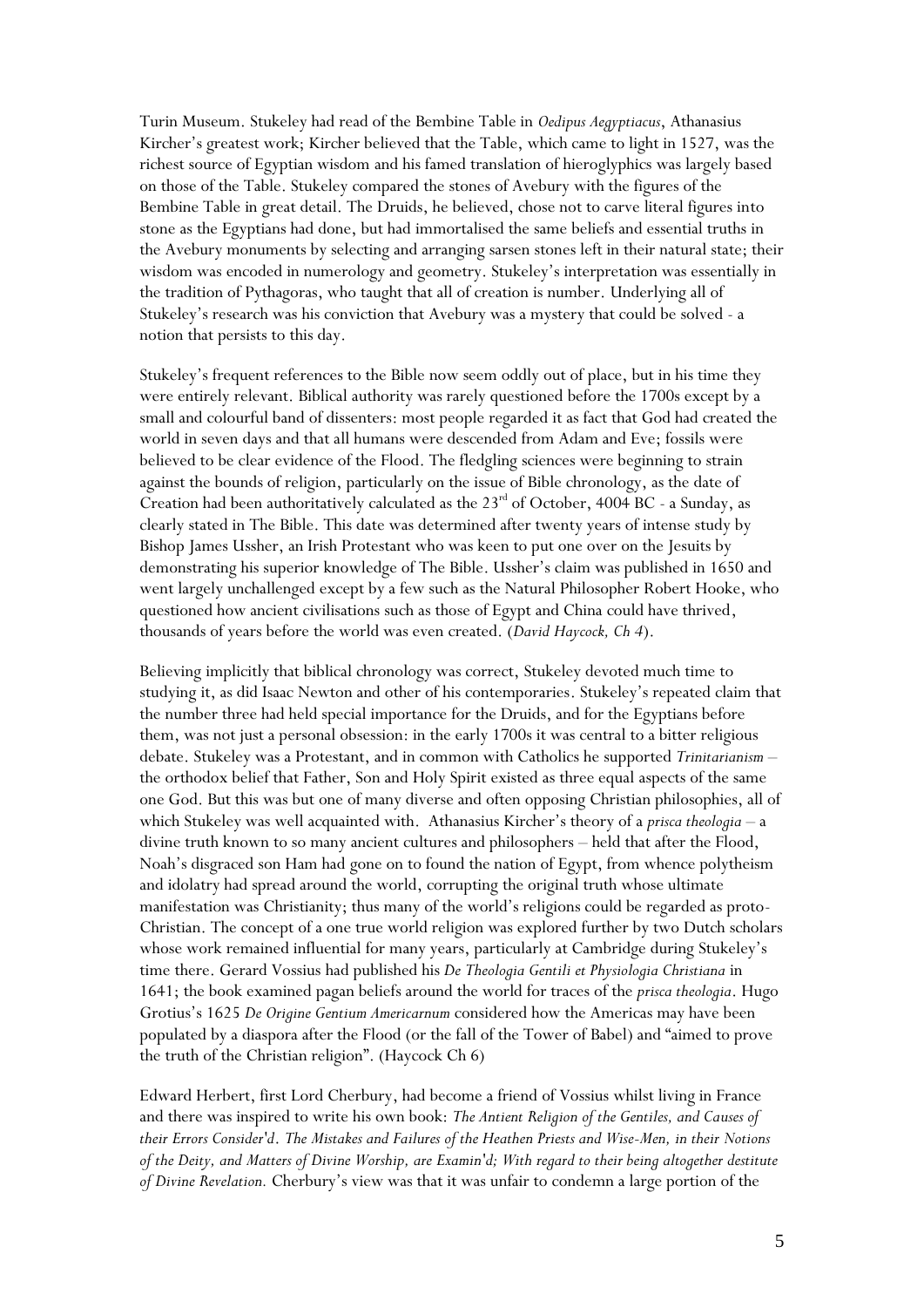world's population to eternal damnation simply because they had not been exposed to the Christian Message; a caring God surely would not do this. Cherbury argued that anyone could attain Eternal Salvation if they observed just five tenets – they should acknowledge the one true God and worship Him; be virtuous and pious, repent their sins and recognise God's power to judge in this life and the next. Cherbury inspired a generation of *Deists*, who further argued that it was enough to simply observe the natural world and through reason, deduce the existence of a Creator. Organising religions was not necessary - their God was a *Demiurge* whose role was simply to create; in the Deists' 'clockwork universe' God wound up the mechanism, then stepped back to let it run uninterrupted. There were many schisms even within Deism: some Deists declared themselves to be Christians but others were Atheists. Deism could also be regarded as an extreme and heretical form of *Natural Religion*.

Central to the philosophy of *Natural Religion* was the question of 'Divine Revelation' which had been raised by Cherbury: if all of mankind possessed an innate truth and awareness of a Creator, could eternal salvation be made possible by 'natural' means, without the Revelation of Christ's message? William Stukeley certainly believed that the truth must be divinely revealed, even though he agreed with many of Cherbury's views. On his death, Stukeley owned three copies of Cherbury's book, in English and Latin. (Haycock Ch 6) Most of the writers on these controversial religious issues had been educated at Cambridge University, where a group known as 'The Cambridge Platonists' had flourished. Most were of the generation before Stukeley's, but he did know some of them personally. William Whiston was a former teacher and friend of Stukeley, but Whiston's open belief in *Arianism* led to his expulsion from the university and a rift with Stukeley. Arius had taught, in Alexandria around 300 AD, that Jesus was not an eternal and equal part of the Holy Trinity, but was a lesser being who had been created by God. Arius was declared a heretic for his beliefs, which even by the 1700s were still hotly controversial. Historian David Boyd Haycock has claimed that it was Stukeley's deep and long-held animosity towards Whiston that drove his mission to prove an ancient belief in the Trinity by the Druids - the earliest inhabitants of Britain - thus establishing an historic precedent over the Arians.

Newtonian philosophy reigned supreme in both Cambridge University and the Royal Society, of which Stukeley became a proud member in 1717. William Whiston, despite his intellectual prowess, was deliberately kept out of the society by Newton, who was President from 1703 until his death in 1727. Whiston, Newton and Samuel Clarke had often discussed the merits of Arianism together at Cambridge in the 1690s, but although Whiston and Clarke were prepared to be pilloried for publishing their beliefs, Newton was not, and he kept his views to himself. Newton was a secret *Antitrinitarian*: he believed, quite logically, that to accept that there was but one God was incompatible with the idea of a Trinity: belief in a Trinity was therefore equivalent to polytheism. Newton's beliefs were known to his immediate circle and could be deduced from his writings, so Stukeley must have been aware of them; his biography of Newton though, specifically refutes any connection with Arianism. (Haycock) Newton was forty years older than Stukeley and there was a strong element of hero-worship – it seems possible that Stukeley may not even have dared to broach the subject during their many discussions.

Egypt was never far from Stukeley's thoughts. Athanasius Kircher's *Oedipus Aegyptiacus* was a great inspiration to Stukeley, who in 1724 wrote his own treatise on hieroglyphics. But Stukeley would never know that his mentor had been completely wrong in his Egyptian 'translations'. Kircher's reputation as the world's great linguist would crumble a century later in 1822, when Champollion began to properly solve the mystery of hieroglyphics using the Rosetta Stone. Kircher had assumed that Egyptian pictograms must be purely symbolic, each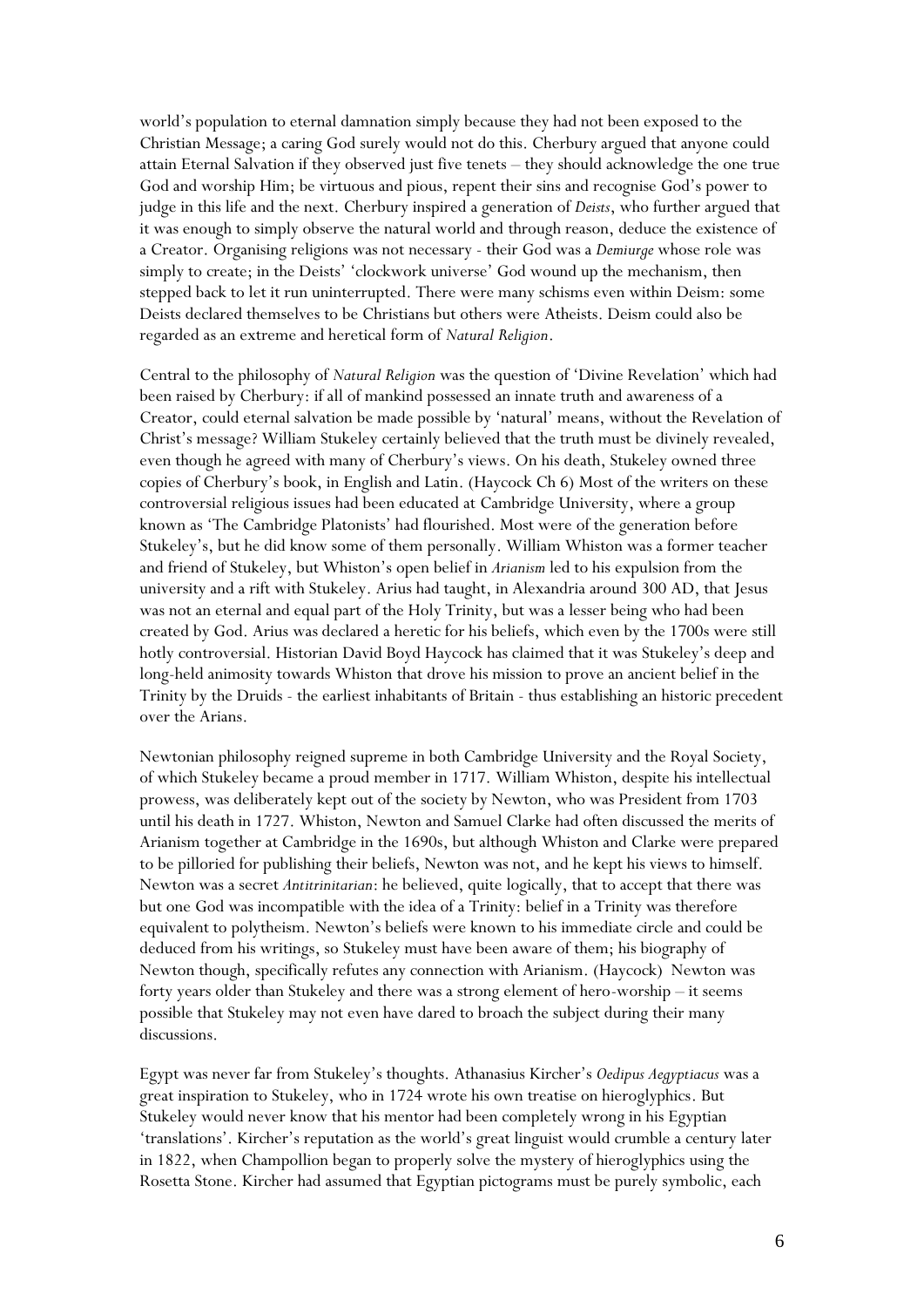signifying some lofty principle or concept; he was not to know that most hieroglyphic texts are dreary lists of kings and their over-exaggerated achievements, and that others are little more than shopping lists. Even though Kircher understood Coptic, the language of the Egyptians, it did not occur to him that hieroglyphics were a phonetic rendition of that same language. Kircher was also unaware that the Bembine Table, crucial to his 'translation', is not actually Egyptian, but dates from the late Roman decadent period. The hieroglyphics on the Table are invented and have no known meaning; the 'mythological figures' depicted do not correspond to the real Egyptian Pantheon. It may be that the table does have some symbolic and esoteric meaning, but if so, it relates to an obscure Roman cult rather than the wisdom of ancient Egypt.

Stukeley was blissfully unaware of all this. The Bembine Table, as analysed and interpreted by Kircher, was the key to Stukeley's understanding of Egypt; he saw a clear connection between 'Celtic' megaliths and the Egyptian tradition and set about compiling lists of their similarities. Most importantly, he saw that an Egyptian mystical symbol was represented in the layout of the Avebury Complex, and on a colossal scale: it was a symbol known as the 'winged-globe and serpent', commonly found above the entrances of Egyptian temples - but in Avebury's case the entire figure measured several miles across. This revelation came to Stukeley during his 1723 visit to Avebury and it is clear from his notes and letters of the time that he considered it to be the key to understanding the entire Avebury Complex.

The Wiltshire Heritage Museum, Devizes, holds Stukeley's folio 'commonplace book' begun in 1719 – the year of his first visit to Avebury. In it Stukeley drew sketches and plans of the monuments and made notes which demonstrate that his head was already filled with notions of a universal religion, as evidenced by The Bible, ancient Egypt and the druidic monuments he was exploring so excitedly in Wiltshire. On page 106 are written some notes, in a stream-ofconsciousness that shows how Stukeley's mind was racing with ideas and connections:

*"Imitations of Mosaic rites – brazen serpent, Elijah's fiery chariot, the Egyptian trias, tho crab from the winged globes. Minerva the virgin mother; Messiah born at the sun's entry into Capricorn, the house of Saturn says Porphyry do anthronymph, whence called Saturn rogna. David with a lock of hair turned in form of a horn: unction, imitated in Jupiter Ammon. Alexander, Sylimetry…"* 

Avebury's well known southern avenue was still reasonably well preserved in the 1720s; Stukeley had already recorded its curving south-east route to East Kennet, where it terminated in a small stone circle referred to as 'The Sanctuary' (as with other sites, Stukeley claimed a local origin for the name but had almost certainly invented it himself). Stukeley had become aware that Avebury once had another avenue, this one running south-west from the western entrance of the Henge towards Beckhampton. Although almost all of its stones had been removed, the course of the avenue seemed clear to Stukeley, who assumed it to have been symmetrical with its southern partner; it must therefore have ended at a 'temple' matching the Sanctuary. As Stukeley saw it, the circular Avebury Henge was the globe of the Egyptian symbol and the two curving avenues were the serpent, which was always depicted symmetrically with a head at either end. The two temples would represent the serpent's heads. It mattered not to Stukeley that this great winged-globe and serpent lacked wings, for they "could not well be expressed in stones".

*Below: Winged Serpents from Stukeley's 'Abury'.*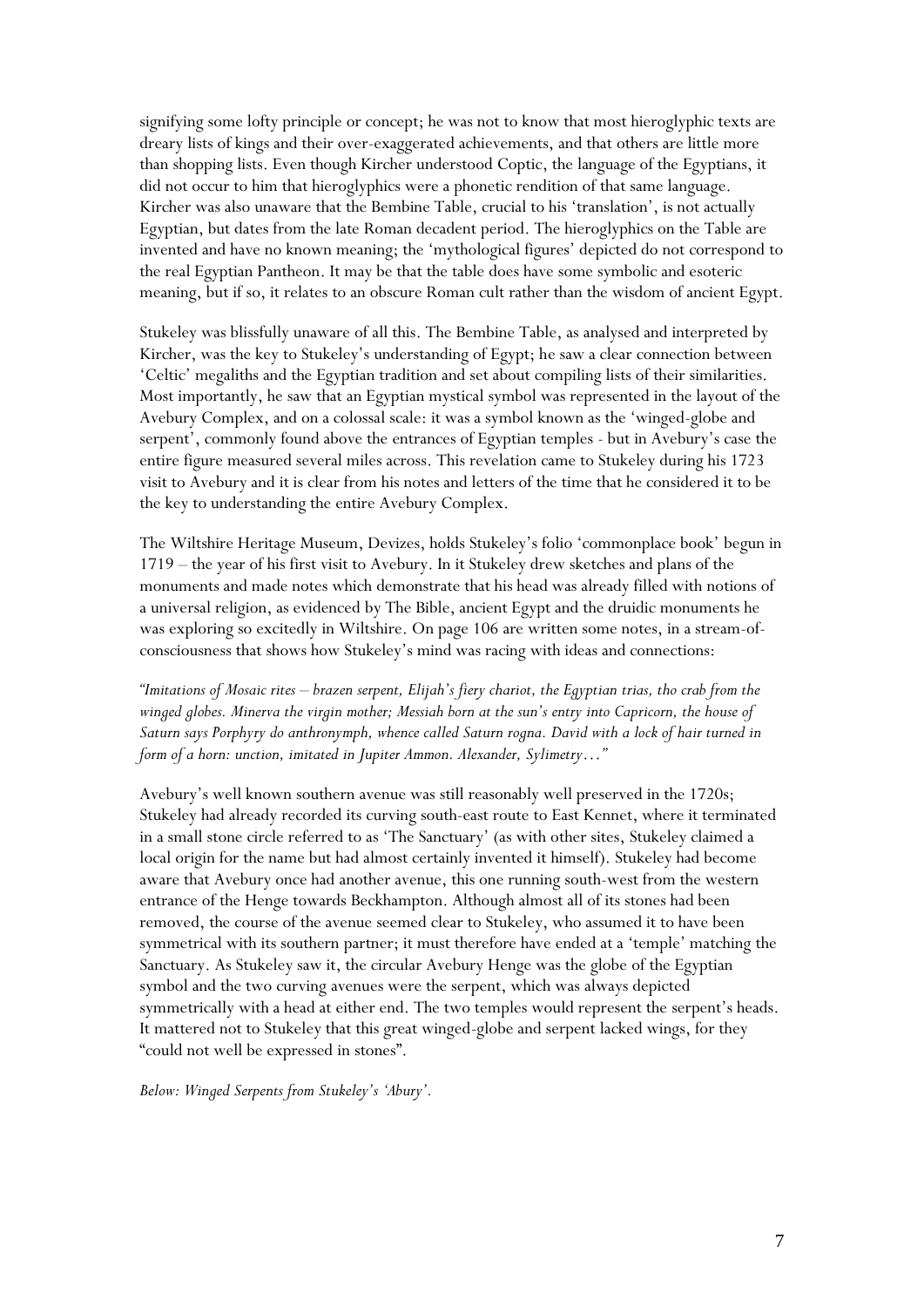

Reverendifsimo Præsuli Iohanni Archiepiscopo Cantuarienfi. humillime d.d. W. Stukeley.

Stukeley returned to Avebury in the summer of 1724, confident of finding the western temple and using his knowledge of Egypto-druidic measure, number and geometry to calculate its position. But he was unable to find it and was eventually forced to concede that the temple did not exist, so revised his theory accordingly. Stukeley's theories were under constant revision anyway: the year before visualising Avebury as a winged-globe and serpent he had considered that the entire Avebury Complex was a two-dimensional representation of Silbury Hill, with the two avenues as its sloping sides. Stukeley experimented with several variations on the serpent theory over the next few years and it is the work from this period of his life which was to bring notoriety and criticism from archaeologists in the centuries to come – not least from his biographer Stuart Piggott, who saw it as confirmation that Stukeley had indeed gone mad. In the revised serpent theory (the version eventually published some 20 years later) the serpent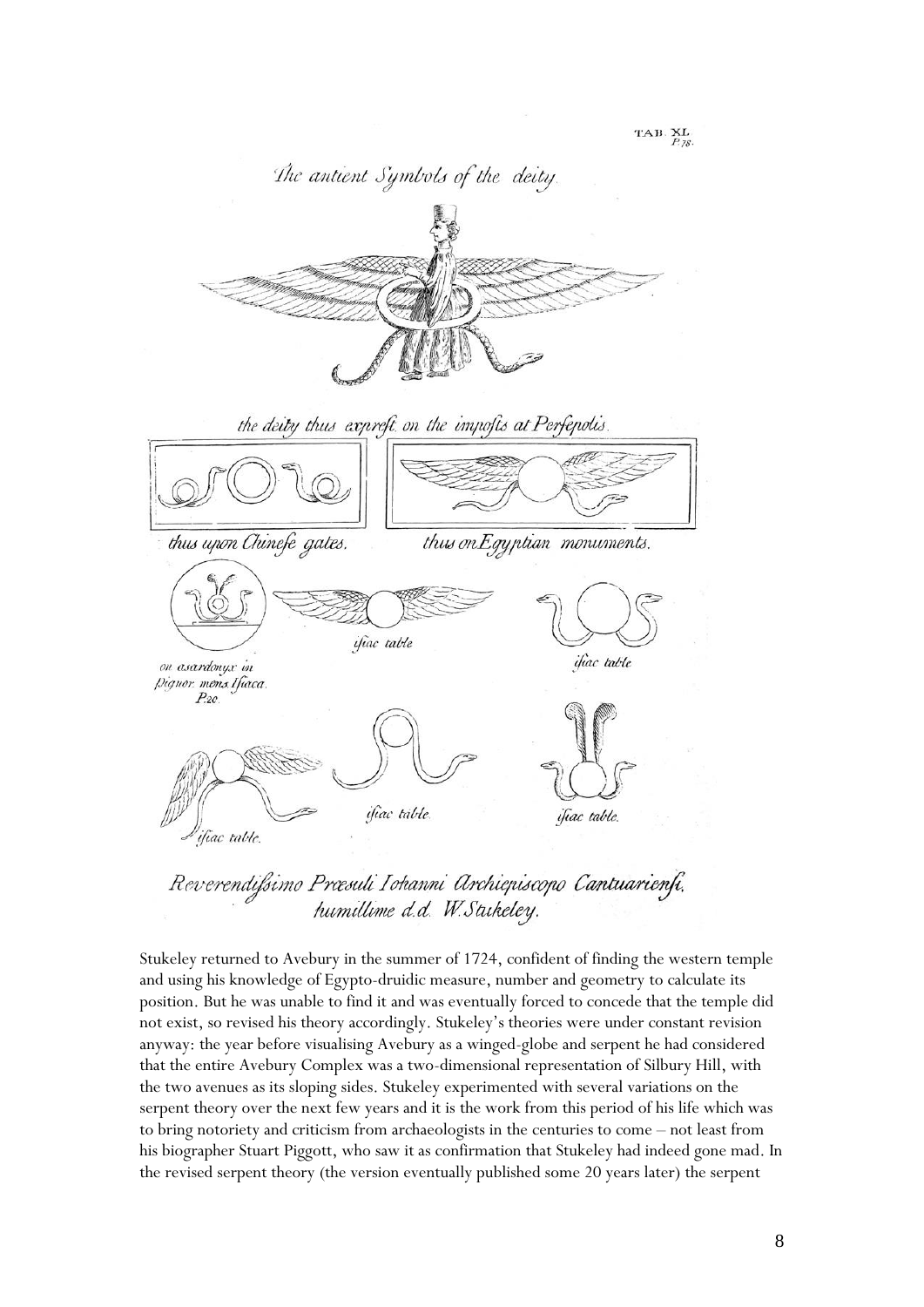had only one head, represented by the stone circle of the Sanctuary. The serpent's body headed north-west to Avebury as the West Kennet Avenue, where the Henge appeared to be a circular bulge in its belly; it then wound south-west as the Beckhampton Avenue into a shallow valley to the west of Beckhampton. There the serpent's tail tapered, ending at a small copse known as 'Fox Covert'. Stukeley made many plans and drawings of the Avebury area to illustrate this, using his own novel technique of aerial perspective. He also produced hand-drawn panoramas in a variety of formats, some of them circular.

There was one problem: whether or not he did it knowingly, Stukeley cheated. His drawings of this vast serpent, over three miles long, illustrate its elegant symmetry; the two graceful, curving avenues radiating from the Henge are perfectly balanced to each other and to the landscape. It certainly looks serpent-like and mystical. Even the circular bulge in its middle looks stylised rather than unnatural – it could be taken to represent pregnancy, with the two inner circles as eggs. Stukeley's 'scenographic' drawings, though they must have been very unusual at the time, appear not so strange to us because they resemble the aerial photographs we are so accustomed to. There are several versions, all drawn as if from a vantage point some 1,000 ft above the ground. The first pencil sketches are from a position about three miles to the west of the Henge and show the western avenue to be longer than the southern, but not unnaturally so: it appears that they are both really the same length and that perspective has produced a foreshortening of the southern avenue. The smaller circles within the Henge are ellipses, which again looks like a natural perspective effect. The stone circle of the Sanctuary though, has been squashed well beyond what is natural and looks far more like the head of a serpent than it should. In striving to make the two avenues symmetrical, Stukeley has exploited the perspective effect; the landscape has perspective foreshortening, but not the serpent – it is actually drawn in plan. If the western avenue really did stretch to Fox Covert, it would have to have been significantly longer than its southern counterpart. In Stukeley's final published engraving, the viewpoint is still up in the air but has moved eastward to be almost due south of the Henge: now the two avenues are shown as being exactly the same length. In order to achieve this, Stukeley altered the proportions of the surrounding landscape and moved the roads.



But for the archaeologists that were to ridicule Stukeley in coming centuries the issue was not the length of this western avenue, but whether there had even been one at all. For up until its discovery by excavation in 1999, many archaeologists refused to believe that Avebury's western Beckhampton Avenue had ever existed – it was dismissed as Stukeley's fantasy, a mere product of his over-active imagination. But finally it was seen that Stukeley's avenue had indeed existed,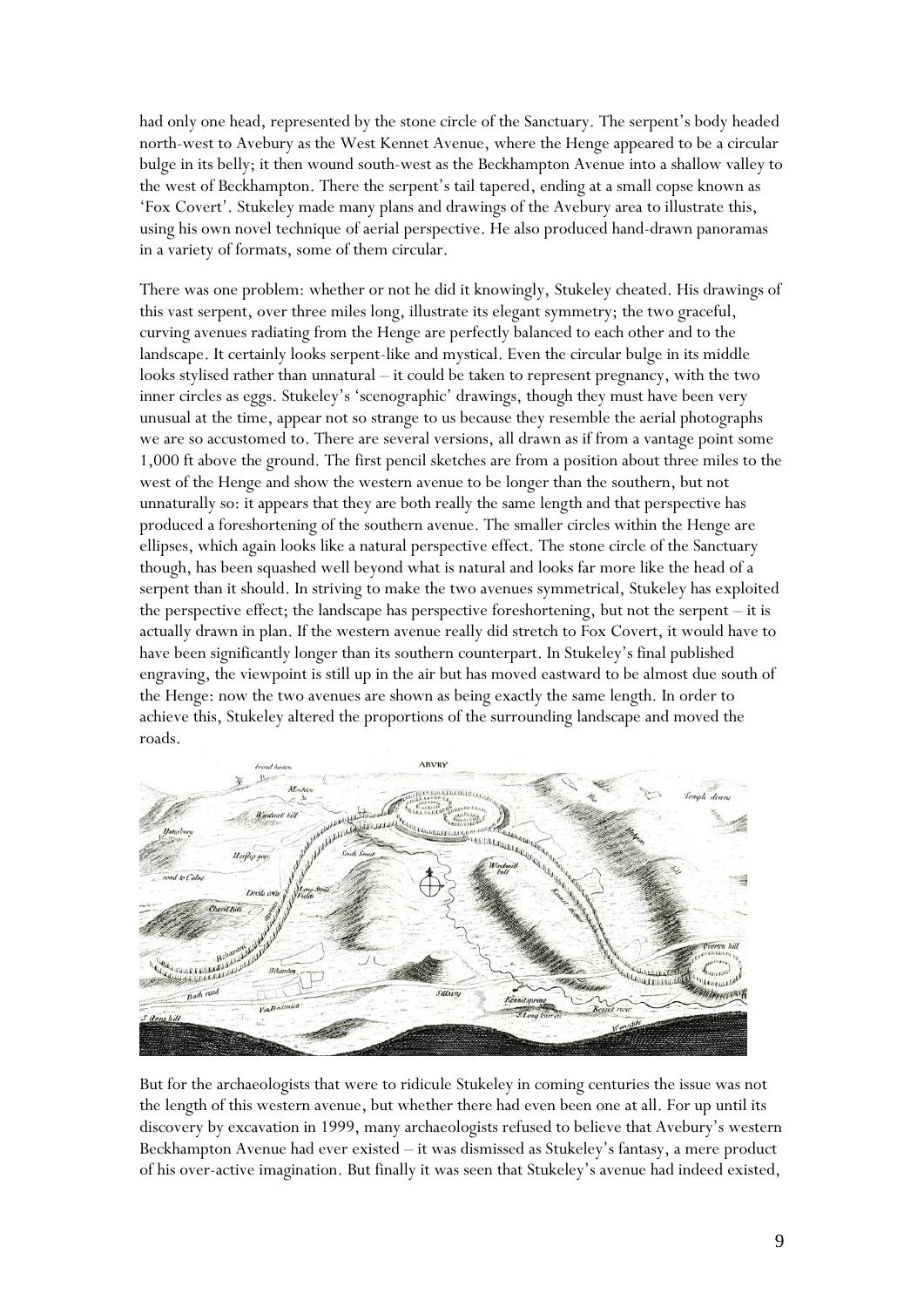and that it broadly followed his claimed route from the Henge. It was far shorter than Stukeley believed though, as no traces of it were found beyond the Longstones Cove – so it stopped well short of Fox Covert. It would have been shorter than the southern avenue and also of a shape that made the overall design asymmetrical. Still, even today some researchers refuse to believe that the avenue really did end at the Longstones Cove, preferring that it once continued to Fox Covert exactly as Stukeley had claimed: they argue that the 1999 excavation may have been in the wrong place, which is always possible, but not likely unless the avenue had deviated from its supposed course. Even for those who accept the current archaeological view there is a slight sense of disappointment in knowing that Fox Covert was not the terminus of the Beckhampton Avenue after all, if only for Stukeley's sake.

Can archaeological interpretation ever be completely objective? It is extremely difficult to imagine the beliefs and motives of our ancestors without superimposing those of our own time and culture. We like symmetry and would like to see it in the design of Avebury – our culture finds symmetry 'satisfying'. Avebury's two avenues are made of double stone rows which display a kind of symmetry; its great stone circle also contains two smaller circles, but symmetry is largely absent. The builders of Avebury evidently did not think the plan of the greater Avebury Complex needed to be symmetrical either, probably because they cared more about its relationship to the landscape and did not think as we do, in terms of aerial plans and maps with north always at the top. There are very few locations around Avebury from where both avenues would ever have been simultaneously visible, and even they offered only glimpses. To those who built Avebury, its two avenues did not need to be symmetrical.

Although Stukeley's serpent theory is well known, its Egyptian origins are not, and there can be few today who would seriously regard Avebury to be a mystical symbol from ancient Egypt, rendered in stone and three miles across. But Stukeley, working three hundred years ago, was acting intelligently and creatively. His belief in the Druid builders of megalithic monuments was wrong, but he at least recognised a prehistoric origin, at a time when many experts thought Avebury and Stonehenge to have been built by the Romans. Unlike some of his wealthier contemporaries, Stukeley had not taken the Grand Tour; he often claimed that this was because he was so occupied with exploring the wonders of Britain. It was particularly important to him that the ancients monuments had a truly British origin and had not been built by invading foreigners. Stukeley's admiration for the religious beliefs of the Egyptians, Greeks and Druids caused him no crisis of faith – he saw in them all the central principle of a Trinity, which made them entirely compatible with his orthodox Christianity. In 1725 Stukeley surprised his London friends by suddenly returning home to Lincolnshire; two years later he married a local girl and started a family. Stukeley complained bitterly that he was unable to make to make a decent living as a doctor outside London. To be able to continue his studies and book-writing he needed a regular income, preferably from working only at weekends, with a free house thrown in… He would become a country parson.

Drawing on his influential London contacts, Stukeley was soon corresponding with the Archbishop of Canterbury and offering his unique skills as an Antiquarian to the service of the Church of England. It was a tempting offer:

*"…My disquisitions into the history of our Celtic ancestors, & their religion, have led me into them, & given me the opportunity of discovering some notions about the Doctrine of the Trinity which I think are not common. If I be not mistaken, I can prove it to be so far from contrary to, or above, human reason, that 'tis deducible from reason its self. What else can we think, my Lord, of the explicit sentiments the antient Egyptians, Plato, our old Druids, & all the heathen philosophers, had of this divine truth, as I can show in*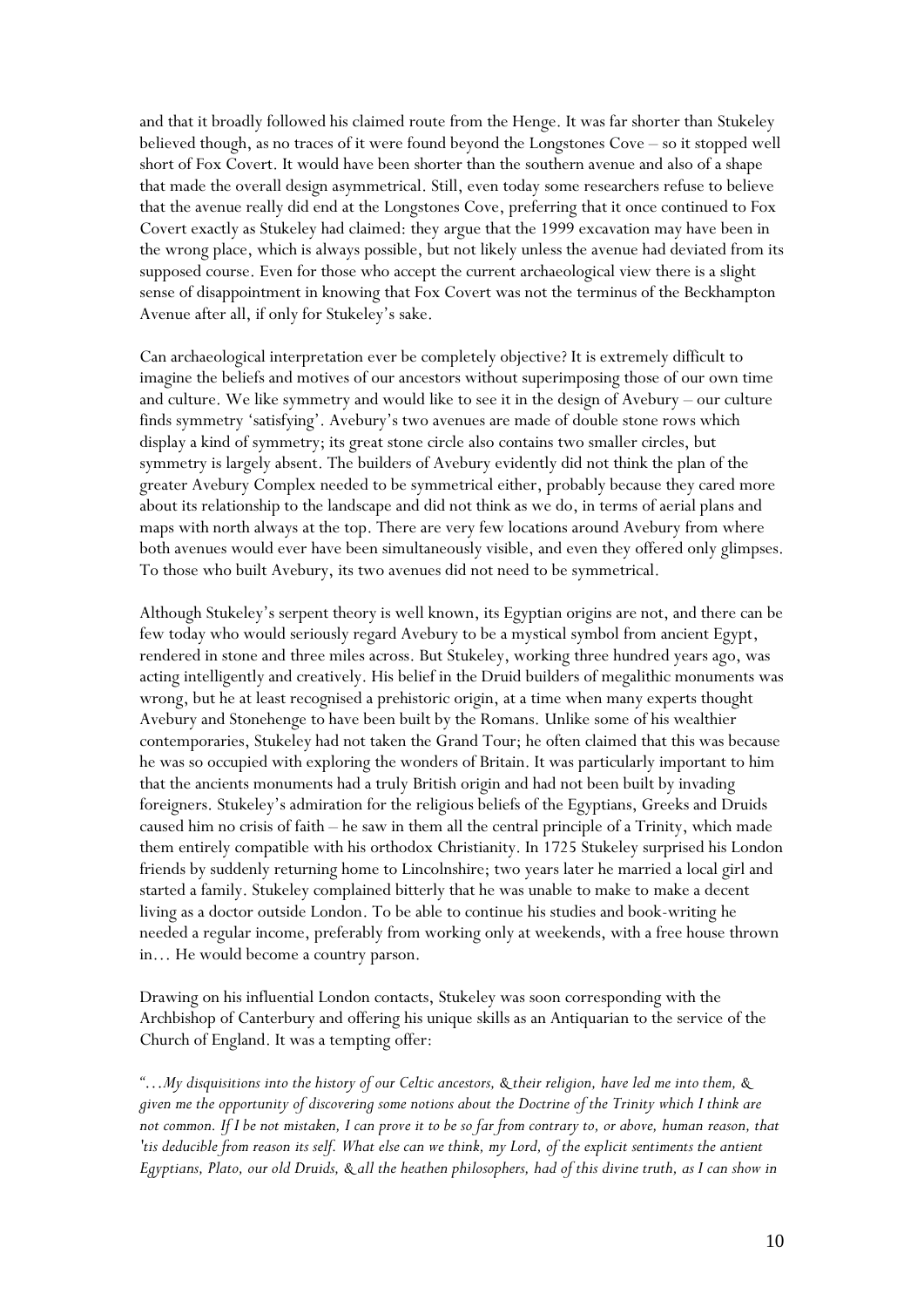*a thousand instances? For 'tis not necessary to suppose, nor can it easily be proved, that they had it from inspiration." (Haycock Ch 8)*

Stukeley was duly ordained. In 1740 his *Stonehenge, a Temple Restor'd to the British Druids* was published, followed three years later by *Abury, A Temple of the British Druids*. Both were critically acclaimed and Stukeley became a popular and respected Man of Learning, despite his insistence on calling himself 'The Arch-Druid'. Stukeley's fieldwork has since proved immeasurably valuable to modern archaeologists, as he scrupulously recorded so many monuments that have since been damaged or destroyed.

There is another curious aspect to all of this. Anyone familiar with the alternative, or 'fringe' archaeology that sprung up in the 1960s and thrives today, will recognise many of Stukeley's fixations of the 1720s. First there is numerology: the idea that certain numbers are significant because they had mystical or symbolic importance to previous cultures – particularly to the Egyptians, Greeks or Hebrews (and therefore to Stukeley's Druids). It is interesting to note that Stukeley believed Avebury's two inner circles to have each comprised 30 stones. This figure came partly from common sense and measurement, but also because 30 derived from "twice 12  $\&$  6". This accorded with the Trinitarian principle and to Stukeley, it had further significant associations derived from reading Kircher, Plato and others. Many researchers today would find the numbers 28 or 29 more appealing, but for a different reason – they are both numbers relating to cycles of the Moon and we nowadays favour only astronomical, not numerological, secrets to be encoded in our ancient monuments. We too, are of our time.

Stukeley believed that Avebury's features and proportions were charged with an ancient, secret wisdom that was inherited from the priests of Egypt, or perhaps even came from before the Flood. He thought that the builders had used geometry on a vast scale in laying out the overall plan of their Complex, using significantly-numbered angles to align features which he admitted were not visible from each other but were separated by hills, rivers and valleys. He believed that this, like the numerology, originated from Egypt, the Cabbala and Pythagoras. To the question of what or whom the temple of Avebury was dedicated to, Stukeley offered several suggestions including the Sun, Moon and *Erthus* or 'Mother Earth'. The Moon he saw personified either as *Horus* or as *Isis* - the feminine principle or 'Great Goddess'. Musical ratios he thought were encoded in the arrangement of stones; Stukeley also saw in them the zodiac, the Celtic compass and solstical alignments. The distances between the stones, and all of Avebury's proportions, were thought to have great mystical significance, whether measured in English feet or by Stukeley's invented measure, the Celtic Cubit. With the exception of leylines, Stukeley was exploring almost all the themes of today's alternative archaeology – it is the corpus of allegedly hidden and secret ancient knowledge that fills the shelves of New Age bookshops. That this knowledge has come down to us is not due to Stukeley's published writings, as until very recently his arcane interests were hardly known or recognised. So how was it transmitted?

Freemasonry in England is documented from 1646. It grew slowly until 1717, when four established London Lodges united to form the world's first Grand Lodge in London, of which William Stukeley was one the earliest members. Other early members were connected to Stukeley's circle, and to the Royal Society. Freemasons believed themselves to be the recipients of 'lost' wisdom, claiming that their roots lay in the building of Solomon's Temple, but many of their 'secrets' were derived from the very same Classical and Hermetic sources that had fired Athanasius Kircher and others. In 1897 a London Freemason anonymously published a book laying down all the arcane mysteries of Freemasonry as *The Canon. An Exposition of the Pagan*